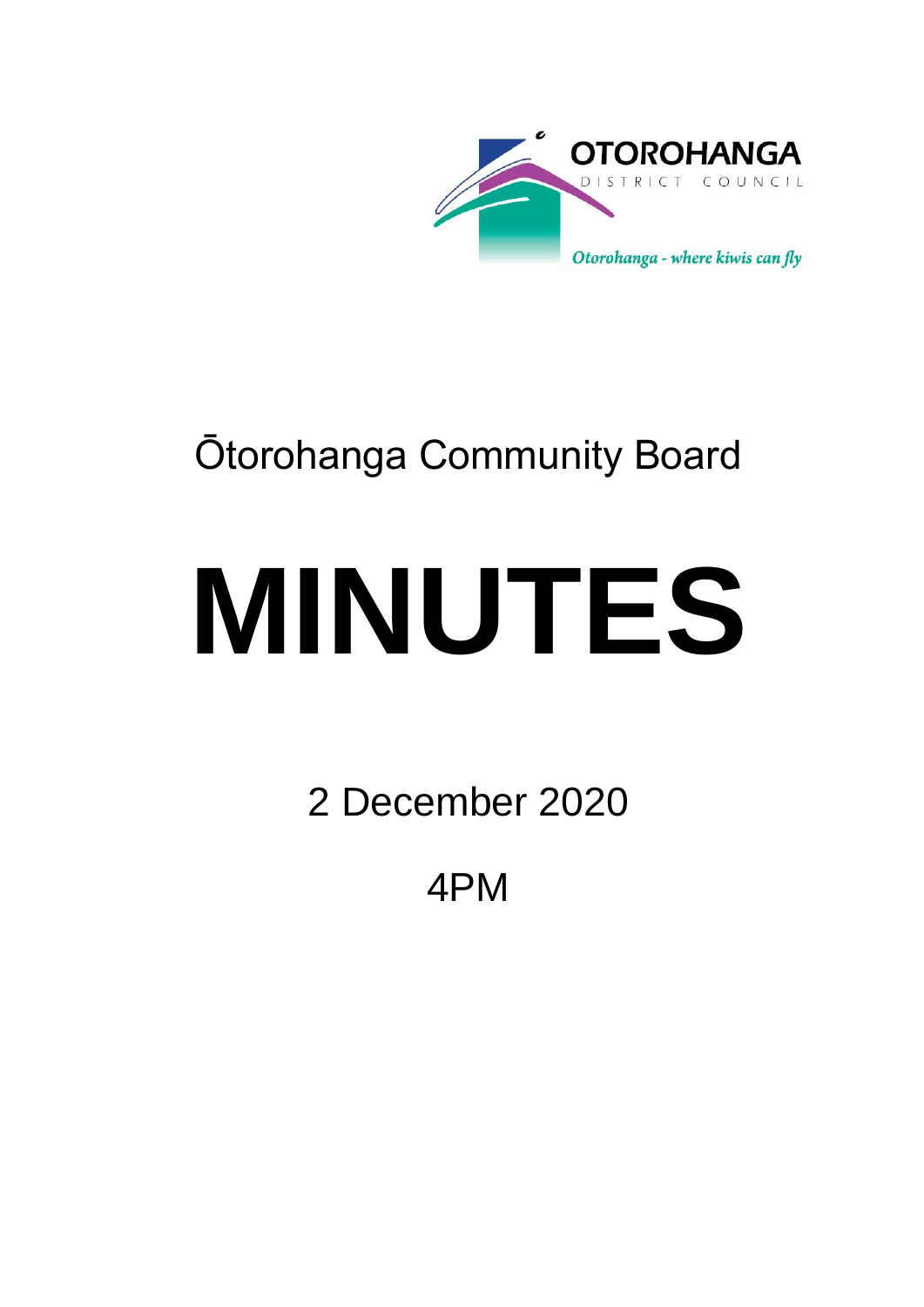#### **ŌTOROHANGA COMMUNITY BOARD**

2 December 2020

Minutes of an Ordinary meeting of the Ōtorohanga Community Board held in the Council Chambers, 17 Maniapoto Street, Ōtorohanga on 02 December 2020 commencing at 4.00pm.

Tanya Winter **CHIEF EXECUTIVE**

### **MINUTES**

**ORDER OF BUSINESS:**

| <b>ITEM</b>                                      |                                             | <b>PAGE</b>    |
|--------------------------------------------------|---------------------------------------------|----------------|
| <b>PRESENT</b>                                   |                                             | 1              |
| <b>IN ATTENDANCE</b>                             |                                             | 1              |
| <b>APOLOGIES</b>                                 |                                             | 1              |
| <b>DECLARATION OF INTEREST</b>                   |                                             | 1              |
| <b>PUBLIC FORUM</b>                              |                                             | $\mathbf{1}$   |
| <b>CONFIRMATION OF MINUTES - 4 NOVEMBER 2020</b> |                                             | $\mathbf{1}$   |
|                                                  |                                             |                |
| ITEM 59                                          | <b>CHAIRPERSONS REPORT - VERBAL</b>         | 1              |
| ITEM 60                                          | OTOROHANGA MOTORHOME FRIENDLY TOWN PROPOSAL | 1              |
| <b>BOARD MEMBER UPDATE</b>                       |                                             | $\overline{2}$ |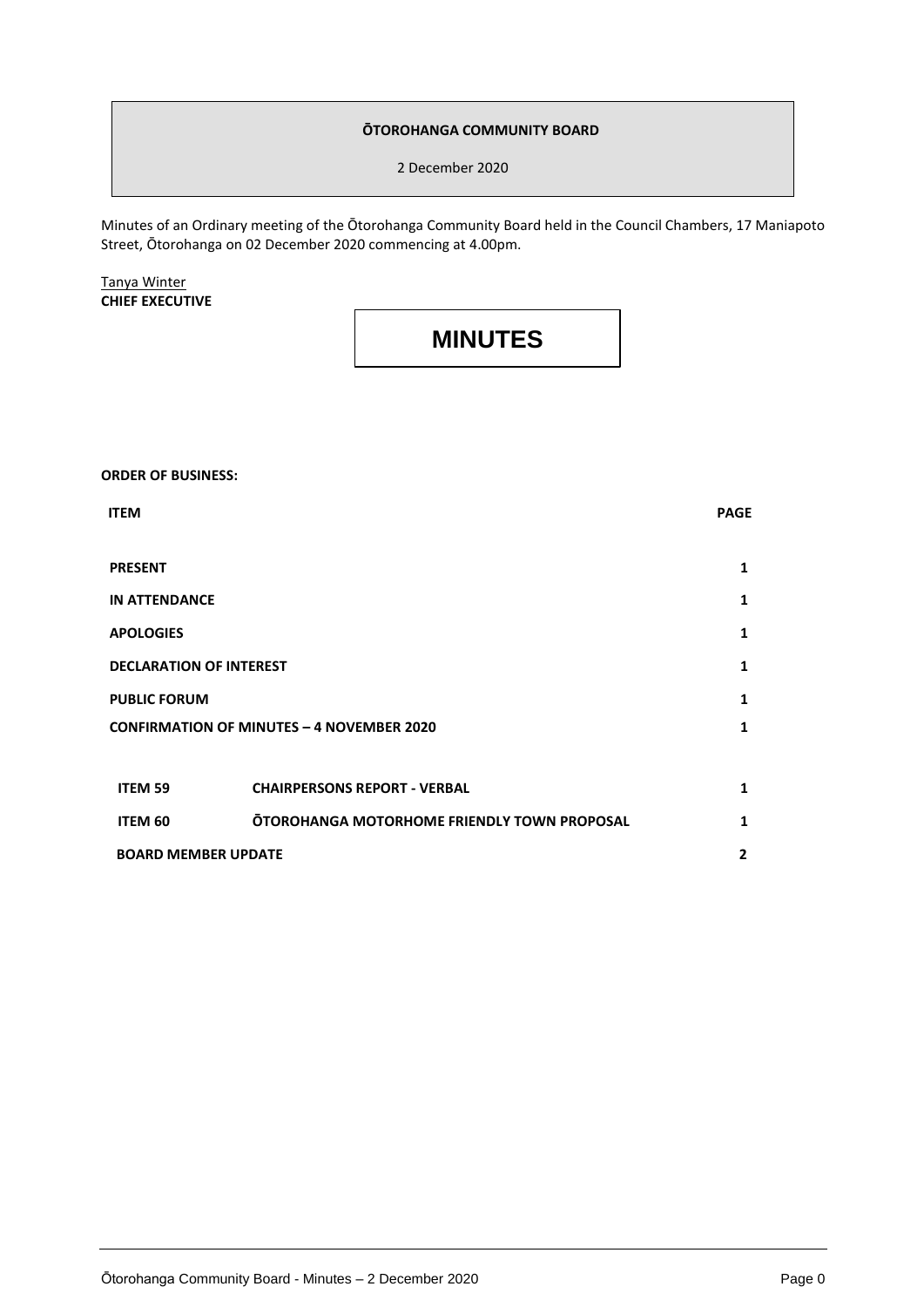#### **PRESENT**

Mr. N Gadd (Chair), Cr. Dow, Mrs. Brown-Merrin, Mr. Buckman, Cr. Christison.

#### **IN ATTENDANCE**

Ms. T Winter (Chief Executive), Messrs. A Loe (Group Manager Environment), G Bunn (Group Manager Corporate), M Lewis (Services Manager), J le Fleming (Community Facilities Officer), Ms. T Ambury (Community and Economic Development Manager), and Miss. N Martinsen.

The Chair declared the meeting open and welcomed those present.

#### **APOLOGY**

No apologies were received.

#### **DECLARATION OF INTEREST**

The Chair asked members whether they had any declarations of conflicts of interests.

The Chair declared a conflict of interest in Item 60, Ōtorohanga Motorhome Friendly Town Proposal, and therefore undertook to take no part in the discussion nor vote on any resolution. The Chair remained in the room and sat in the public gallery for the duration of the report discussion.

#### **PUBLIC FORUM**

Ms. Carr spoke in regards to Item 60 and requested that the Ōtorohanga Community board consider the postponement of making a decision on this matter due to the need for further consultation.

#### **CONFIRMATION OF MINUTES – 4 NOVEMBER 2020**

**Resolved** that the Minutes of the meeting of the Ōtorohanga Community Board held on 4 November 2020, as circulated be approved as a true and correct record of the meeting and the recommendations therein be adopted. **Mr. Coventry / Mr. Buckman**

#### **ITEM 59 CHAIRPERSONS REPORT – VERBAL**

The Chairperson reported on the following;

- Ōtorohanga has been really busy.
- Ōtorohanga Craft Market had a great turn out.
- Gave thanks to the Engineering Team Water is well managed and maintained.

**Resolved** that the Chairperson's verbal report be received. **Cr. Dow / Mr. Buckman**

Due to the Chair's declaration of conflict of interest in the following item he vacated the chair.

The Deputy Chair – Cr Christison – took the chair**.**

#### **ITEM 60 ŌTOROHANGA MOTORHOME FRIENDLY TOWN PROPOSAL**

The Community and Economic Development Manager referred members to her report and highlighted the changes that have been made since her previous report in October, those changes being;

- a) Secured funding from the NZ Motorhome Association to cover costs of the installation of a dump station and funding up to \$3,000 towards operational costs for 3 years.
- b) Alternative sites being investigated for practicality, in particular the end of Rangipare Street and Whittington Lane.